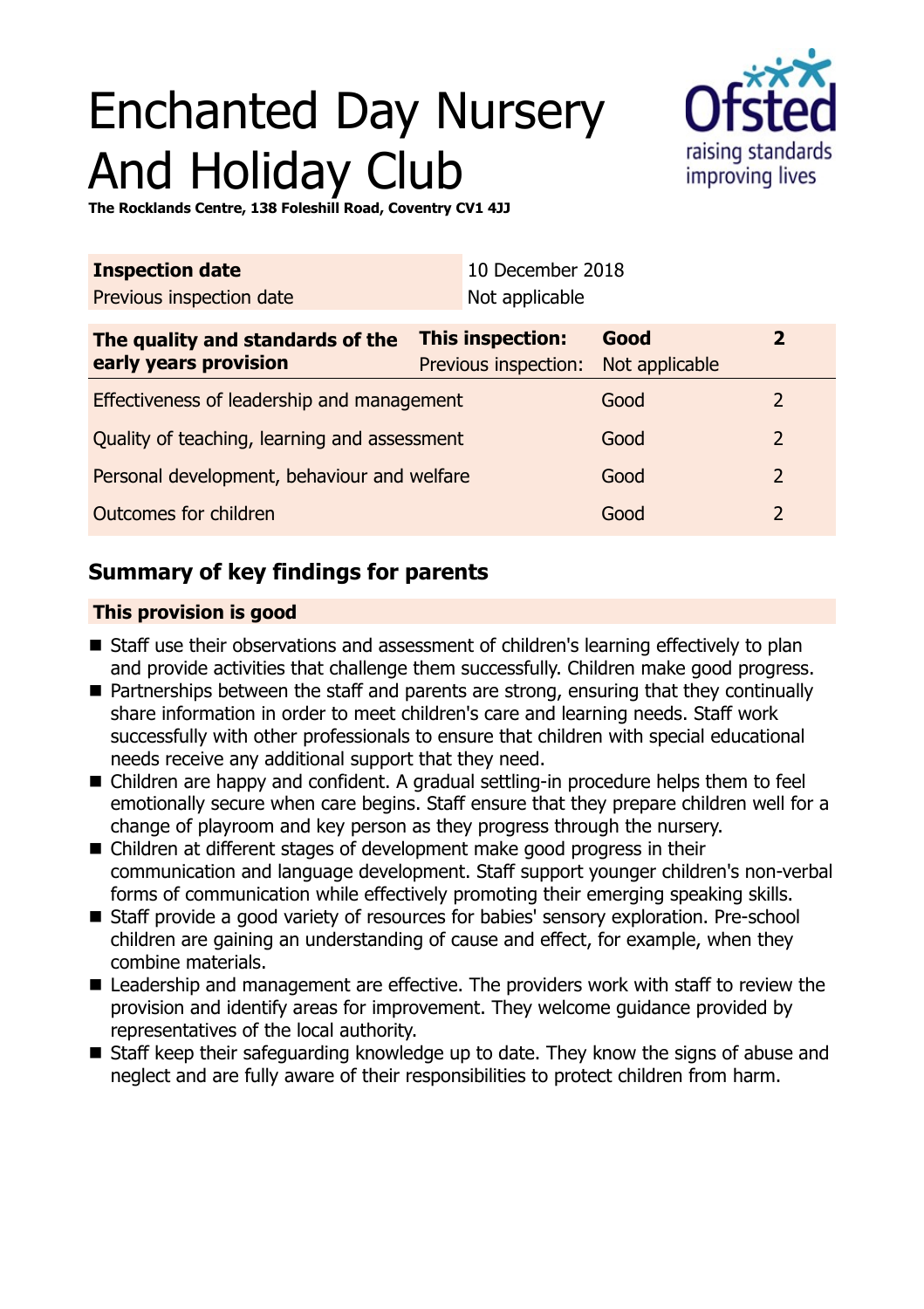## **What the setting needs to do to improve further**

## **To further improve the quality of the early years provision the provider should:**

- review some group activities, offering more consistent differentiation and challenge for children of varying abilities
- make the most of opportunities for supporting younger children in exploring, investigating and finding things out for themselves.

## **Inspection activities**

- The inspector observed the quality of teaching during activities and assessed the impact this has on children's learning.
- The inspector held meetings with the providers, one of whom is the manager of the provision. She looked at relevant documentation and evidence of the suitability and qualifications of staff working in the setting.
- $\blacksquare$  The inspector completed joint observations with the provider/manager.
- $\blacksquare$  The inspector spoke to a small number of parents during the inspection. She took account of their views and the written comments provided by other parents..

**Inspector** Jan Burnet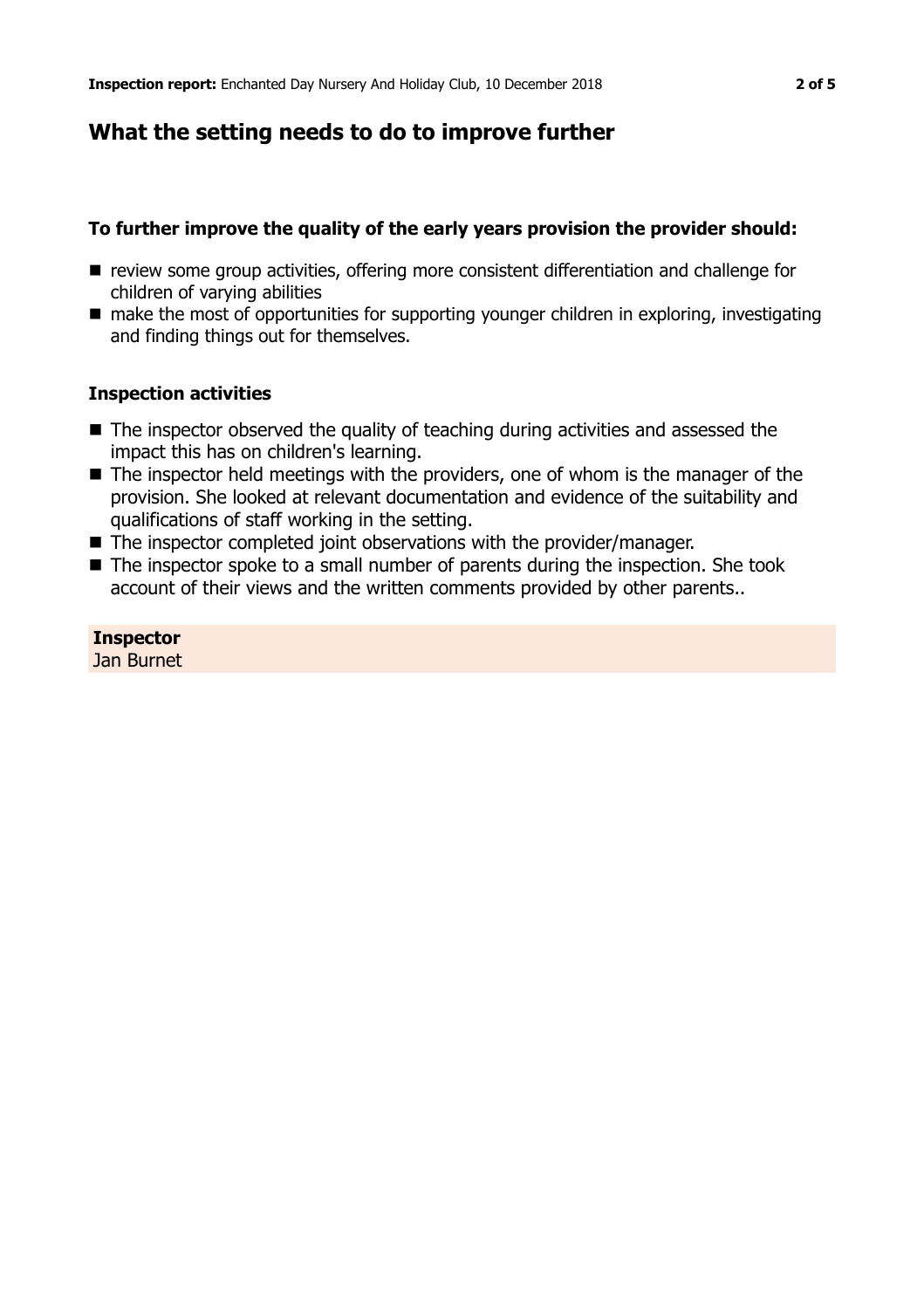## **Inspection findings**

### **Effectiveness of leadership and management is good**

The arrangements for safeguarding are effective. Procedures for staff recruitment, selection, vetting and induction meet requirements. Staff are aware of the internal and the local referral procedures to follow if they are concerned about a child. They know their responsibilities to prevent children from being drawn into situations that may put them at risk. The indoor and outdoor premises are safe and secure and staff are aware of their responsibilities to continually supervise children. The manager uses her knowledge and experience to monitor the effectiveness of teaching and learning. She regularly observes practice, recognises staff members' strengths and any areas for improvement and identifies training needs with staff during supervision meetings. Recent 'In the moment planning' training has helped staff to adapt their teaching practice while observing children. Parents are very happy with the provision. They say that their children are making good progress and that systems for communication are very good.

#### **Quality of teaching, learning and assessment is good**

Staff track children's ongoing progress and in partnership with parents they plan effectively for the next stage in children's learning. Children practise their good handling skills while they play with a variety of toys and tools. Staff support pre-school children well as they build an interest in scientific concepts. The children pour oil into large test tubes. They then use their good skills to squeeze pipettes and obtain food colouring from small bottles, and deposit the food colouring into the test tubes. The pre-school children find out and talk about what happens when they shake the tubes. Staff support their thinking and speaking skills well; for example, they ask the children to predict what will happen when they mix colours. The two-year-old children have fun outside using magnifying glasses while searching for toy bugs in soil. Staff encourage them to count while they play.

#### **Personal development, behaviour and welfare are good**

Relationships between staff and children are very good. Children behave well. Older children show consideration for their friends and readily share resources. Staff promote children's self-confidence well, for example, through praising their efforts and achievements. Children eat healthy food and they are physically active. Young children learn to steer and pedal the small tricycles, and balance while they play football. Children develop an understanding of dangers and how to keep themselves safe; for example, they learn how to climb the stairs safely.

#### **Outcomes for children are good**

Children make good progress in readiness for the move on to school. They develop independence, including managing their own hygiene and personal needs and putting on coats, boots and shoes. They make choices and decisions for themselves, such as choosing toys from boxes labelled with words and pictures that are stored on low-level shelving. Pencil control is developing well and children talk about the marks that they make. Children learn about cultures and traditions beyond their own experience.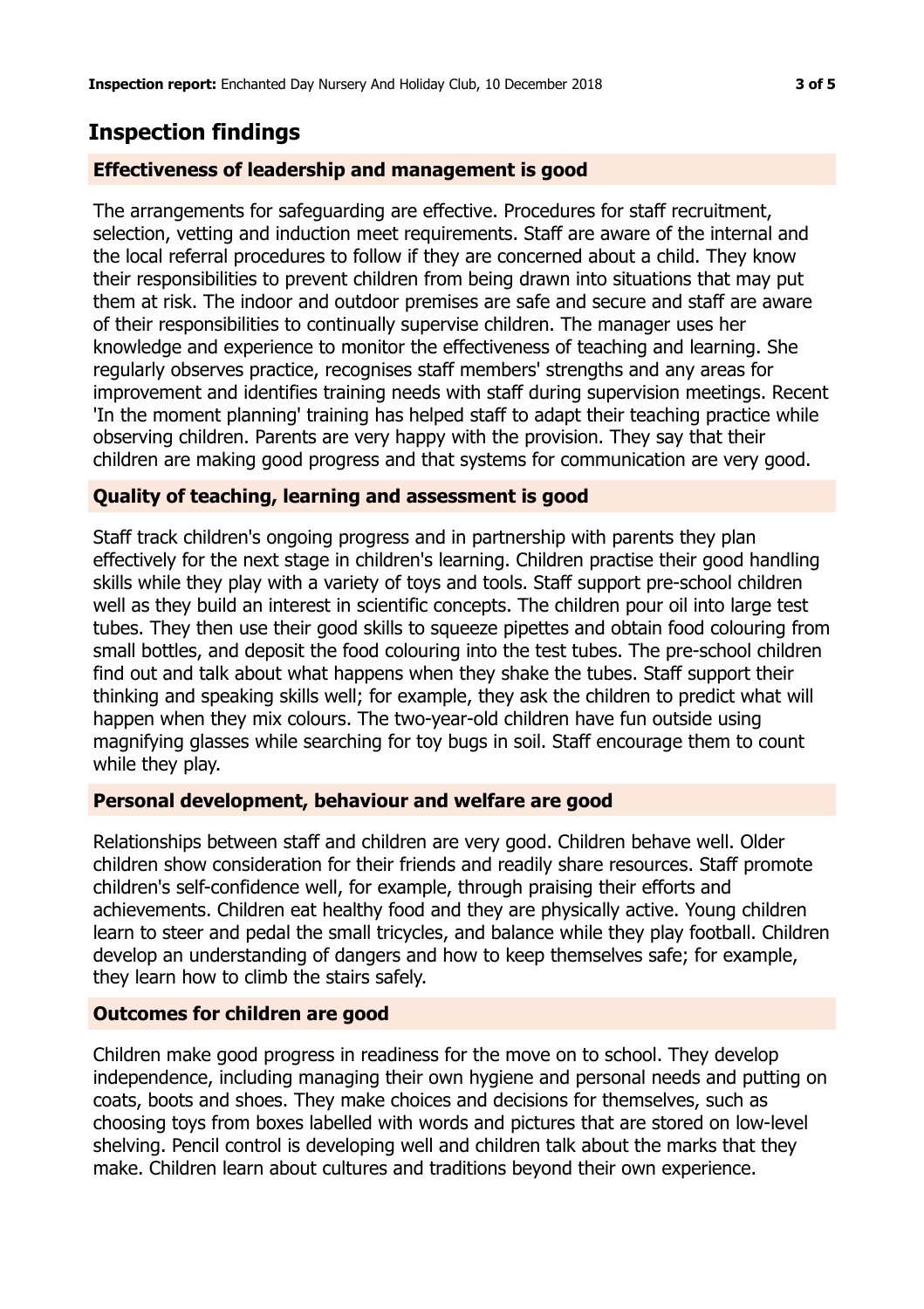## **Setting details**

| Unique reference number                             | EY538226                                                                             |  |
|-----------------------------------------------------|--------------------------------------------------------------------------------------|--|
| <b>Local authority</b>                              | Coventry                                                                             |  |
| <b>Inspection number</b>                            | 10077176                                                                             |  |
| <b>Type of provision</b>                            | Full day care                                                                        |  |
| <b>Registers</b>                                    | Early Years Register, Compulsory Childcare<br>Register, Voluntary Childcare Register |  |
| Day care type                                       | Childcare on non-domestic premises                                                   |  |
| Age range of children                               | $0 - 4$                                                                              |  |
| <b>Total number of places</b>                       | 65                                                                                   |  |
| Number of children on roll                          | 86                                                                                   |  |
| Name of registered person                           | Enchanted Day Nursery And Holiday Club Ltd                                           |  |
| <b>Registered person unique</b><br>reference number | RP538225                                                                             |  |
| Date of previous inspection                         | Not applicable                                                                       |  |
| <b>Telephone number</b>                             | 02477672550                                                                          |  |

Enchanted Day Nursery And Holiday Club registered in 2016 and is situated in Coventry. The setting employs 13 members of childcare staff, 12 of whom hold early years qualifications ranging from level 2 to level 5. The setting receives funding for early education for two-, three- and four-year-old children.

This inspection was carried out by Ofsted under sections 49 and 50 of the Childcare Act 2006 on the quality and standards of provision that is registered on the Early Years Register. The registered person must ensure that this provision complies with the statutory framework for children's learning, development and care, known as the early years foundation stage.

Any complaints about the inspection or the report should be made following the procedures set out in the quidance *Complaints procedure: raising concerns and making* complaints about Ofsted, which is available from Ofsted's website: www.ofsted.gov.uk. If you would like Ofsted to send you a copy of the guidance, please telephone 0300 123 4234, or email [enquiries@ofsted.gov.uk.](mailto:enquiries@ofsted.gov.uk)